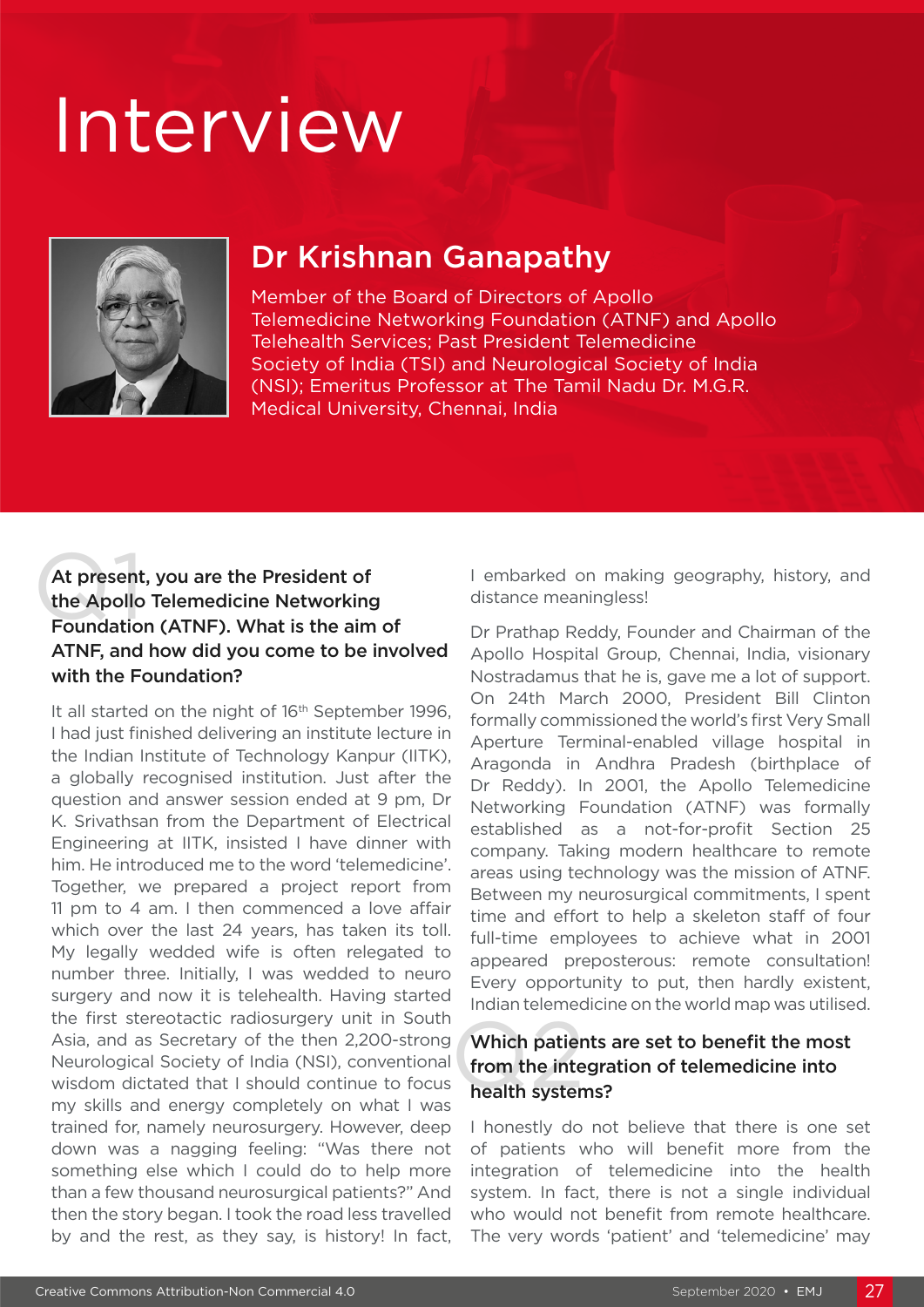be inappropriate! I would prefer use of the words 'telehealth' and 'beneficiary'. We should start promoting wellness, the eWay! Keeping everyone healthy remotely using technology is my mantra for the future. We can start by promoting health literacy. Providing dependable knowledge on a smartphone will lead to people's empowerment and a reduction of preventable diseases. Under Ayushman Bharath, the world's largest Universal Health Coverage for 500 million Indians, 150,000 telehealth enabled wellness centres will be functional throughout India. Theoretically, every single individual, healthy or sick, rich or poor, urban or rural, educated or not, can benefit in different ways through 'contactless' medicine. Physical distancing is here to stay. This should not be mistaken for social distancing or clinical distancing. Distancing is a term that should not exist for those deploying virtual healthcare, we

# are always there 24/7 on a small or large screen!<br> **Teleradiology**<br> **Castest moving<br>
telemedicine today?**<br>
Perhaps in one way the challenges facing<br> **Deen a lot of property** What are the challenges facing telemedicine today?

Perhaps in one way, the challenges facing telemedicine today are far less and can be addressed. When I first embarked on telemedicine 24 years ago, the very word was unfamiliar to most. It took a decade of intensive persistent evangelisation to create the semblance of an awareness. The second decade was spent in achieving a behavioural modification and technology acceptance among all stakeholders in the ecosystem. During the last four years, thanks primarily to public–private partnerships, revenuegenerating business models have started to become available. The single most important challenge facing telemedicine is addressing the question, 'WIIIFM: what is in it for me?' WIIIFM is different for each stakeholder. The COVID-19 pandemic has made the entire globe realise that today, distance is meaningless. Physical distancing will be the norm. The world has turned upside down. I foresee that the challenge will no longer be to convince the healthcare provider and the beneficiary that telemedicine has advantages over face-to-face in person visits. Today, the challenge is to very quickly customise and make available a cost-effective, need-based, user-friendly, technologically efficient, and secure telehealth system which is compliant and adherent to newly formed regulations. The telemedicine system must be future ready and culturally sensitive. Insurance

*"There is no doubt whatsoever that in the last 4 months, developments in the face of COVID-19 have achieved what we could not for 24 years. "*

companies in India have already started recognising telemedicine for reimbursement. Revenue generation is critical for ensuring selfsustenance. Necessity is the mother of invention. Telehealth now has to take centre stage. It can no longer be lurking in the periphery. There is an opportunity in every crisis. The challenges facing us in introducing telemedicine are not insurmountable as there is a pressing need not tomorrow, not today, but yesterday. This universal demand alone makes all challenges pale into oblivion.

### Teleradiology is thought of as one of the fastest moving fields in telemedicine. In your opinion, why do you think there has been a lot of progress in this area?

Imaging procedures are growing 15% annually against an increase of 2% in the radiologist population. Worldwide, there is a shortage of radiologists, particularly in subspecialties. The phenomenal additions to technology and cost reduction make it possible to have CT scans even in towns in India. Simultaneously connectivity in suburban and rural India is getting better. Radiologists, therefore, are extending their reach, some even to other continents! Telerad Tech (Bengaluru, India) provides 24/7 teleradiology services to 1,500 installations in 31 countries. This is particularly important when a subspecialist such as an MRI radiologist, neuroradiologist, paediatric radiologist, or musculoskeletal radiologist is needed. These subspecialists are generally only available in large metropolitan cities during daytime hours. Teleradiology allows for trained specialists to be available 24/7 in different time zones. We embarked on teleradiology only a few years ago. We set up 110 teleradiology centres in suburban and rural Uttar Pradesh, the largest state in India (population of 200 million), in the most challenging areas under a public–private partnership. Today, tens of thousands get imaging studies done without having to travel long distances.